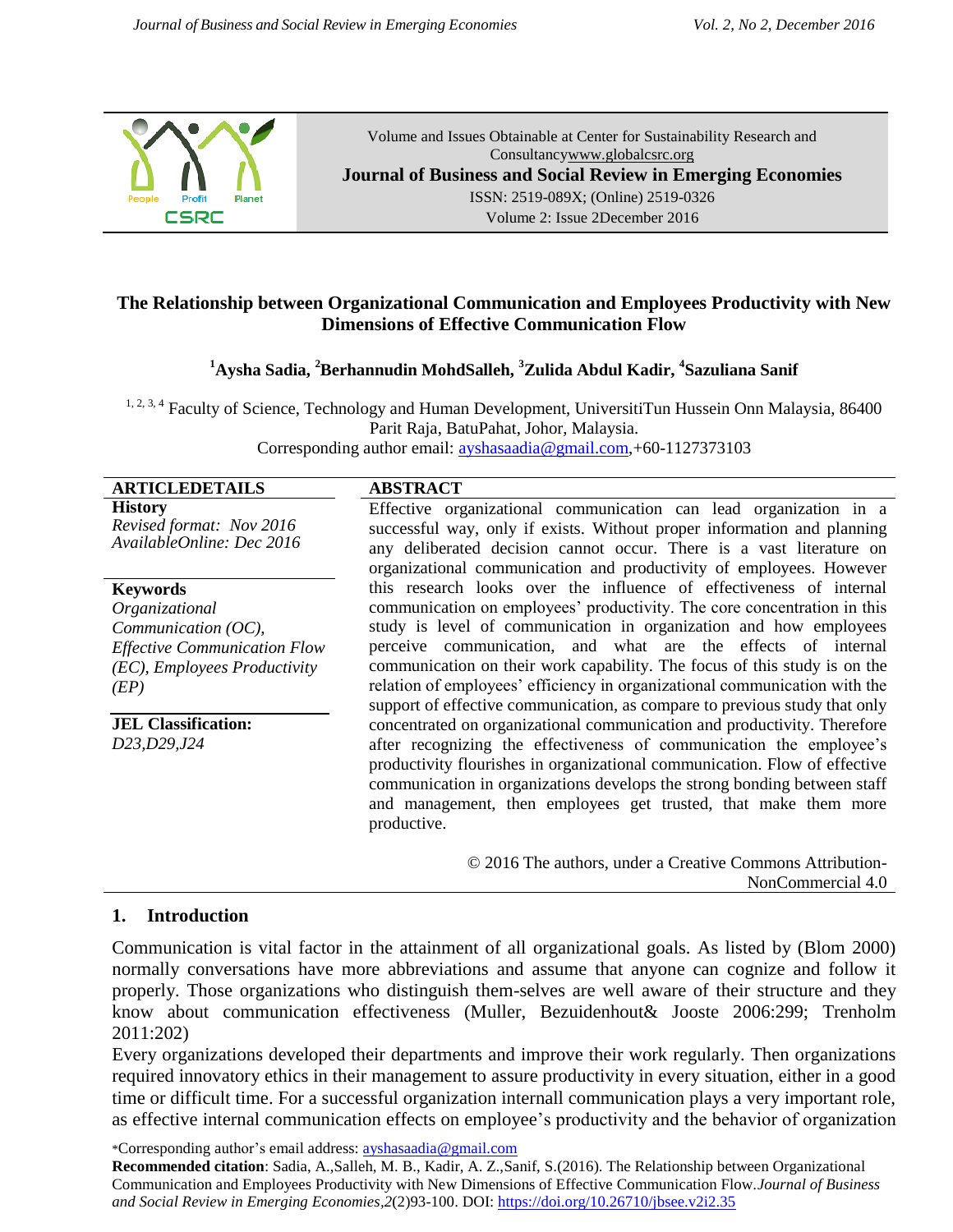(Welch & Jackson, 2007, p. 177). In organization communication is used to communicate goals and strategies at a vertical and horizontal level of management. Because of healthy communication at all level in organization, everyone updated about their work related goals. Consequently development manners in organizational has been arranged because of communicational practice (Hargie*et al.,* 2002; Azhar, 2006). Communication skills and enhanced information resolves organizational complications Vivien and Thompson, (2000); Igbaria and Guimaraes, (1999); Kurland and Bailey, (1999). The role of higher management in developing effective internal communication is very crucial in employees, how they communicate then and improve productivity of them, as employees' satisfaction in communication is very much important for organizational development. Describing the organizational communication approach can played a convenient role by communication effectiveness (Hargie*et al.,* 2002). Suppose that the communication is lacking in any organization, not any organization can grow or even endure Van Ruler and De Lange (2003:145). Organisations are defines by the communication they ensure. Tourish and Hargie (1998:53) highlight the fact that effectiveness of internal organizational communication impact vigorous in organization development. Because in uncertain situation those organizations who has effective communications strategy achieve maximum results with minimum damage , other than those who had no such planning regarding communication effectiveness (Tourish&Hargie, 1998; Sliburyte, 2004; Gagnon, Jansen & Michael, 2008). Organizations cannot achieve the accountability of strategic alignment with the lacking of communication effectiveness and staffs commitment. Employees fulfil their job duties and also accomplish organizational goals with the help of effective communication.

Internal communication is usually depends on organizational behavior. According to (Thomson  $\&$ Hecker, 2000, p. 53) organizations are capable to maximize their skills to attain best progress and profit through their employees, but they generally fail because of lacking in effective communication. On the other hand Croft & Dalton (2003, p. 60-61) also mention that organizations can achieve their goal with the help of effective internal communication. Because organizations need success with their higher customers, same as internal targets can be able to achieve by their internal customer, and they are their own employees'. To build a strong bounding with employees is needed to listen then and communicate the properly. It means for effective communication is required a tow-way communication, not as vertical one way communication.

Every organization has to make sure to increase quality of internal communication functions for attaining goals Welch & Jackson (2007), Thomson & Hecker (2000) and Dalton (2003). Effective internal communication may shakes on every level of organization individually and at group level and that leads organization in improvement. Management play a very significance part in communication at vertical and horizontal level that impact on business objectives. Therefor communication in organization cannot be only the one way.

According to Quirke (1996, p. 68) development in effective internal communication is very up-to-date subject in many organizations. According to him majority of the organizations familiar with the requirement of communication within the staff, however importance and role of communication are quiet not appreciative in the organizations. Organizations need more communication than before. Most of the time staff is blindly working and they don't know what the goals of their organizations are attaining (Quirke, 1996, p. 68), as employees are less aware of communications and its role in the organizations, this study need more focus. Because more the communication will be effective organizations can made more focus on perfection and resolves issues in better way.

# **2. Literature Review**

# **Organizational Communication**

As Van Vuuren et al. (2006, p. 124-125) stated Vertical communication between manager and staff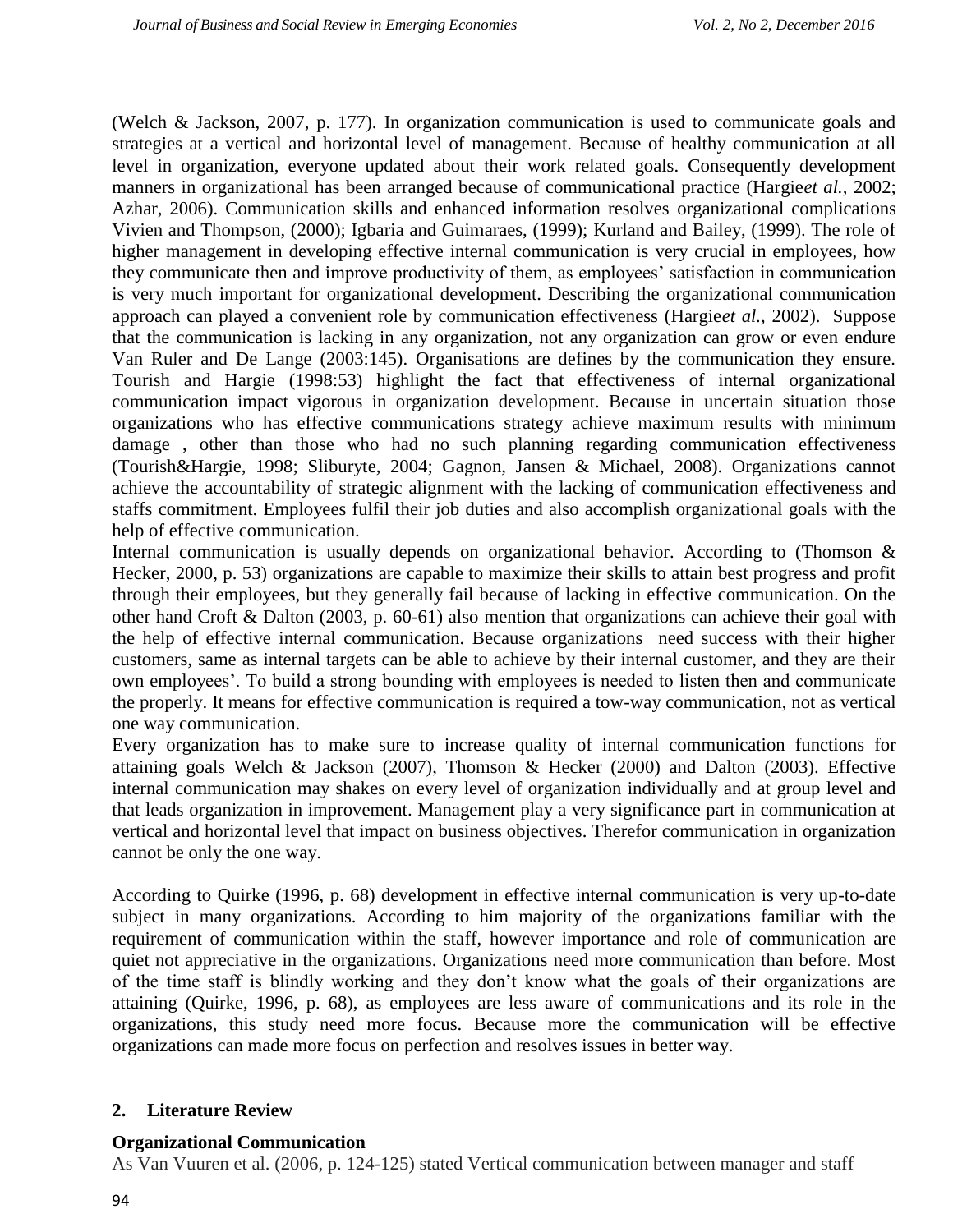plays a very essential role in organizational communication. Compatibility of organizational staff and their superior is very significant for effective communication and development. Thus communication takes very essential abode in organization. Main area of communication in organization is manager and employees level, if they are not communicating well at a team level then might affect at all level of organization. And this is the very hardest part for organization to resolve issues of communication.

The supervisor have to realize the difficulties of internal management matters and also organization required to analysis the problems of internal communication between supervisor and staff and have to resolve them for to growth of organization Eisenberg and Phillips (1990), Sliburyte (2004:198). The effectiveness of communication creates confidence between management and employees, and they lead their goal in a positive way.

This research analysis the role of managers in internal communication and how the managerial level helping their employees to build the confidence of employees in intern effective communication. This study also define the framework for internal communication in organizational practice and how management lead their communication in organized, harmonized and consistent techniques that stated the level of internal communication.

According to Pollitt & Brown (2008, p. 29) to get a feedback from employees are very momentous for organizational development, the feedback give the more deep analysis about current problems and its helps for progress in every department. Those organizations that cherished their employees get extremely enlarged revenues, as increment in salaries is not only perquisite for employees satisfactions. Because sharing goals and get feedback from them also increased their satisfaction and can gain their loyalty and strengths which ultimately helps organizational progress

However, this research clearly emphasis on the communication of management, the passages they use to process the communication for the betterment of organizational communication growth, as internal communication at the managerial level also influence the various variable, but this study focus on productivity and organizational development outcomes. This research papers studies the relationship between organizational communication and effectiveness of communication, while the focus also on the connection among effective internal communication and member of staff efficiency. This study on above precise areas can deliver further details that help in organization development and also discuss the literature about these areas.

# **Effective Internal Communication**

For the development of business success belief and trust is very important, and trust can be built by the effective internal communication. The development of trust in the organization is very important and communication helps to develop this in a very effective way Thomas et al. (2009, p. 28, 306). In organization relationship between staff and superiors measure by the level of trust by this can get the proper information of organization. The more sincerity and trust developed by organization for employees, the more organization can understand about employee contribution. According to Thomas et al on the light of above outcomes, organization do focus more on internal communication to get the constructive results in a form of growth. In organizational growth effective communication at managerial level is very important.

As internal communication is required more focus because it's very critical are in the organization, for this purpose need more research on it. According to Robson &Tourish (2005, p. 214) there are a lots of obstacles in the practicing of effective internal communication in organization. There is one other point that employees no need every king of information, and also what are the sources they using to be updated about organization, either information comes in vertical way superior to manager or in horizontal and how they spread accuracy According to Robson &Tourish (2005, p. 214) in the organization management usually insecure to examine about their internal communication performance.. To make futures goals and plans organizations should maintain their record of work, otherwise it's very hard to go further in progress.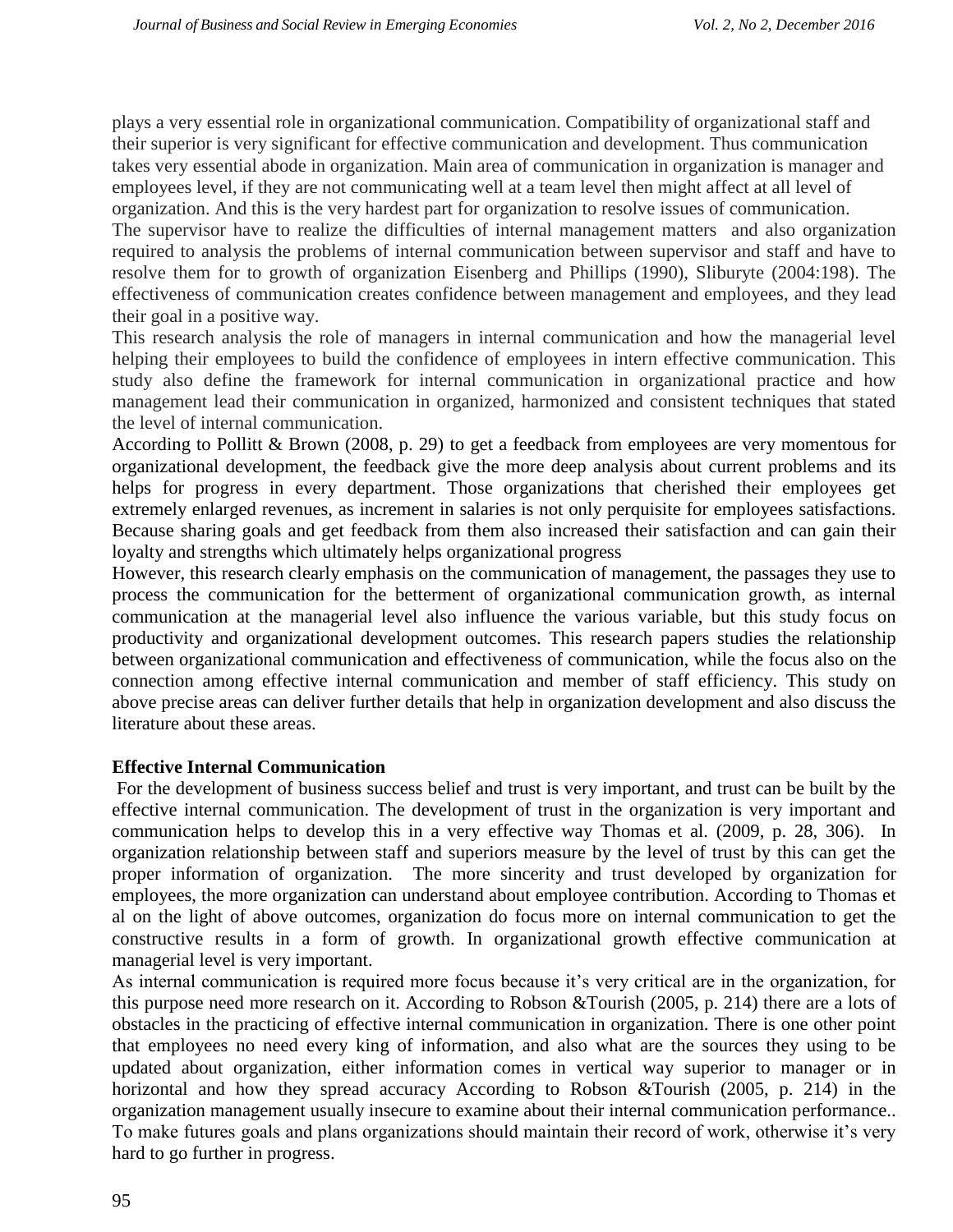According to Quirke (1996, p. 67-79) effective communication is absence in the majority of managers that is the reason they are unable to analysis their performance. And it is very helpful to estimate managerial working future for organization. On this area more work is required to analysis managerial performance. Such as this is most important area of internal organizational functions because if managers are aware about their working progress and problems where they lacking then they can more focus on their weak points. According to Robson and Tourish (2005, p. 214) claims that managers lacking knowledge about communication and also laziness to explore their job duties, so this become a main hurdle for the communication effectiveness strategies. Internal communication is not the responsibility of only one person, it's a team work with the help or organizational support Quirke (1996) and Robson and Tourish (2005).

According to Pollitt & Brow (2008), Goudge (2006) and Smythe (2008) it will add value to research about employees behavior and how much participation they are giving to the organization the feedback of employees and envelopment in the planning about organization goal will lead the business in very successful way. However instance employees' perspective really supportive for effective internal organizational development. However it's not as easy to do research about the effective internal communication to get the employees viewpoint. According to Goudge (2006, p. 23) this area of research is very essential for development of organizational goal for rapidly changing era. The more research on effective internal communication is required.

# **3. Conceptual Framework**

The theoretical framework of this research is established with the help of literature to enable the growth of organizational communication and employees' productivity in the light of effective communication flow. The fundamental statement of the framework is the impact of dependent and independent variables. The feature of organizational communication and communicational dimension is determined and then recognized the flow of both variables connection on employees' productivity.

Therefor the productivity of employees will goes down gradually if the internal communication is not strong enough. If there is no such system of internal communication, then at the time of ambiguity cost a lot for employees' productivity and organizational development (Cellier& Laine, 2014). This situation raise a lot of questions related to productivity of internal organizational environment, as its effect on employees work. This area need more research about complex area of internal communication. According to Hage et al. (1971, p. 867) internal communication at vertical level is more complexd.

The most important area of internal communication is also recognized as a group level and managerial communication. These areas have not much research as compare to management communication (e.g. Thomas et al. 2009, Alleyne et al. 2005, Thomson & Hecker 2000, Barrett 2006 and Smythe 1996). Therefor these areas are far more interesting topic for further in academic research. Internal communication is team work within one organization from top level of CEO to line manager Smith & Mounter (2005, p. 87). According to Van Vuuren et al. (2006, p. 124-125)supervisor play a very vital role in organizational communication and employees commitment. Efficiency of employees and what they perceive about work is related to how often they interact with their managers, because inspiration and proficiency is very important in organization. Thus, this field of communication within the organization is important. If communication does not work in teams, and also between managers and subordinates, this negatively affects the entire organization. This is very difficult for communication management, the lack of effective communication can replace the team.

This framework is developed using editing software. In this context, three latent OC (communication organizations), ECI (effective internal communication) and EP (labor productivity) are revealed through their particular signs. All indicators are forming, showing that these indicators define hidden designs or influence or cause (Hair et al., 2014).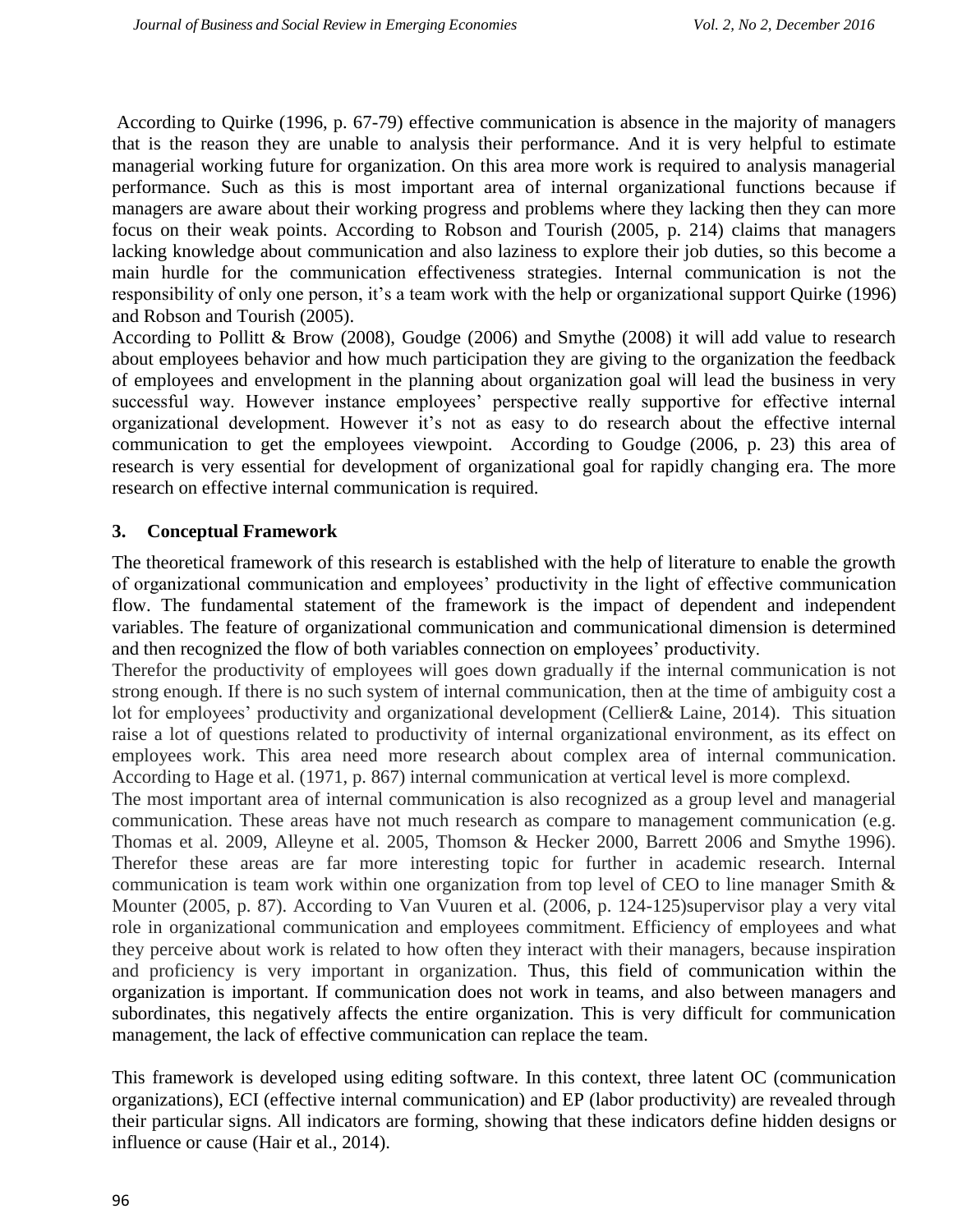

Figure: 1 Conceptual framework

OC: Organizational Communication is measured by Strategy, Structure, System, style EC: Effectiveness of communication is measured by Communication-skill, Organization Culture. Communication Methods, Organization Structure.

EP: Employees Productivity is measured by shared values, skills, and staff

# **4. Conclusion**

This is a theoretical document, and the goal is to develop a structural relationship between the productivity of employees, OC and effective internal communication. It is important to understand the different features of organizational communication and their impact on effective internal communication and productivity of employees of the organization. Research in this area is very rare, and it is necessary to know how the distinctive features can be added by the organizational link, to form a close relationship with the dimensions of effective internal communication for improving productivity and the staff cooperation model and includes the likely vulnerabilities associated with this stage of life of many influences.

# **References**

- Alleyne, C., Kakabadse, A. &Kakabadse, N. (2005) Using the HR intranet. An explorator analysis of its impact on managerial satisfaction with the HR function. Personnel Review 36.2 (2007): 295-310. Emerald Group Publishing Limited. [Retrieved: May 9th, 2010]
- Azhar, A. (2006). "Auditing Communication Satisfaction Among Academic Staff: An Approach to Managing Academic Excellence", The Business Review, Cambridge, 5, 330-333.
- Barrett, D. J. (2006) Strong communication skills a must for today's leaders. Handbook of Business Strategy. [e-book] Emerald Group Publishing Limited. [Retrieved: April 11th,2010]
- Blom, B. Speech delivered at the Nursing 2000 Conference, 4-6 September 2000. Croft, S, & Dalton, J. (2003) Managing Corporate Reputation: The New Currency.London. Thorogood Publishing. [e-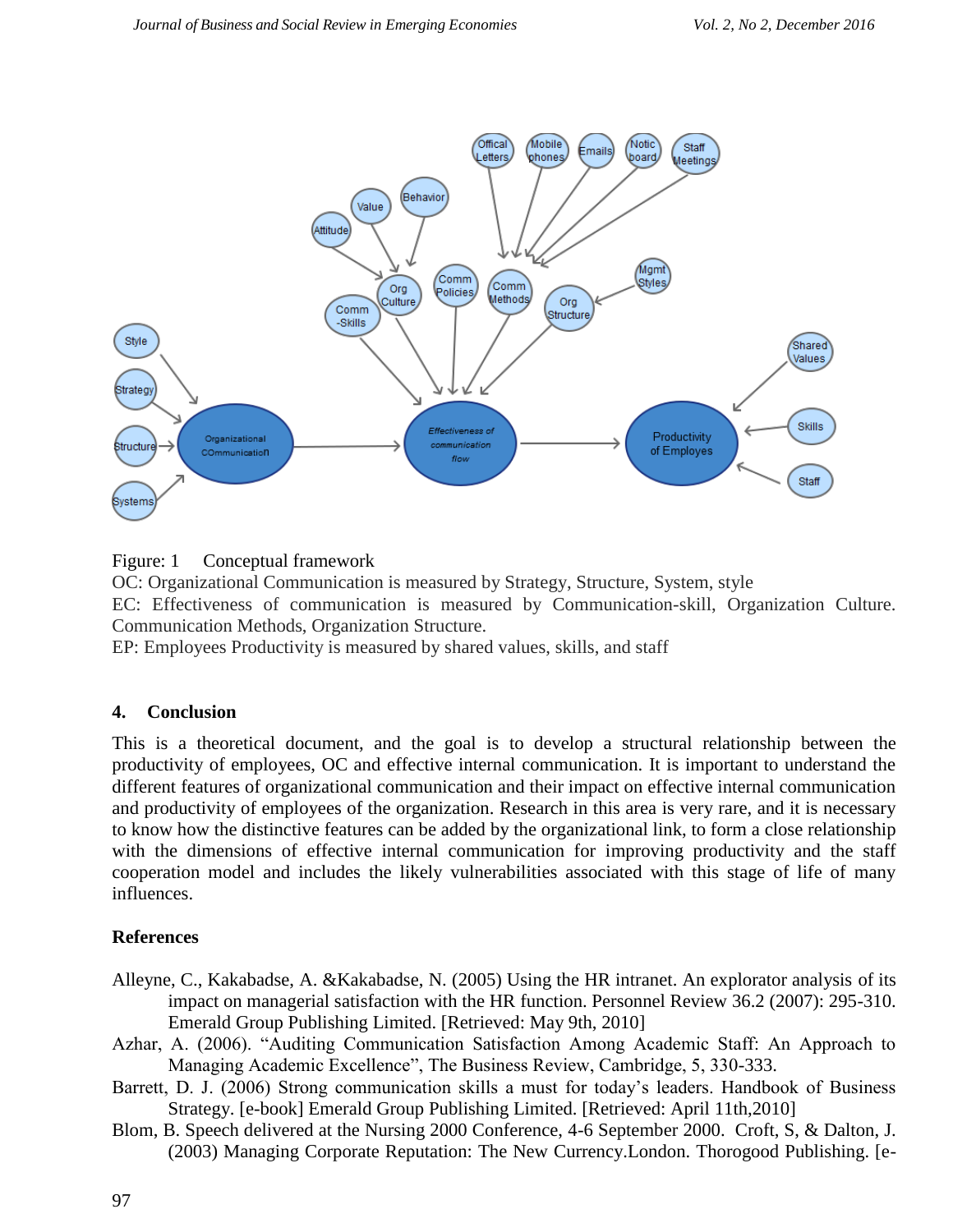book] Available via: Umeå University Library/Databases/Ebrary

- GAGNON, M.A., JANSEN, K.J. & MICHAEL, J.H. 2008. Employee alignment with strategic change: a study of strategy-supportive behaviour among blue-collar employees. Journal of managerial issues, XX(4):425-443. Winter.
- Goudge, P. (2006) Employee Research: How to Increase Employee Involvement Through Consultation [e-book] London, GBR: Kogan Page Ltd. Available via: Umeå University
- Hair, J. F., Hult, G. T., Ringle, C. M., &Sarstedt, M. (2014). A Primer on Partial Least Squares Structural Equation Modeling (PLS-SEM). Thousand Oaks: Sage.
- Hargie, O., Tourish, D. & Wilson, N. (2002). "Communication Audits and Effects of Increased Information: A Follow-Up Study", The Journal of Business Communication, 39, 414-436
- Hage, J., Aiken, M. &Marrett, C.B. (1971) Organization Structure and Communications. American Sociological Review 36.5 (1971): 860-871. American Sociological Association. Igbaria, M. &Guimaraes, T. (1999). "Exploring Differences in Employee Turnover Intensions and Its Determinants Among Telecommuters and Non-Telecommuters", Journal of Management Information Systems, 16, 147-164.
- Kurland, N. & Bailey, D. (1999). "Telework: The Advanteges and Challenges of Working Here, There, Anywhere, and Any Time", Organizational Dynamics, 28, 53-67.
- Mueller, BH & Lee, J. 2002. Leader-member exchange and organizational communication satisfaction in multiple contexts. Journal of Business Communication 39(2):220-244.
- Power, M. &Rienstra, B. (1999) Internal communication in new corporate conglomerates. Developing a corporate communication model for loosely coupled businesses in local government. The International Journal of Public Sector Management 12.6 (1999): 501- 515. doi: 10.1108/09513559910301757
- Quirke, B. (1996) Putting communication on management's agenda. Journal of Communication Management 1.1 (1996): 67-79. doi: 10.1108/eb023421
- Quirke, B. (1996) Putting communication on management's agenda. Journal of Communication Management 1.1 (1996): 67-79. doi: 10.1108/eb023421
- Robson, P. J.A &Tourish, D. (2005) Managing internal communication: an organizational case study, Corporate Communications: An International Journal 10.3 (2005): 213-222. doi: 10.1108/13563280510614474
- SLIBURYTE, L. 2004. Internal communication in organisations undergoing change. OrganizacijuVadyba: Sisteminiai Tyrinai:29. Database source is Google Scholar
- SLIBURYTE, L. 2004. Internal communication in organisations undergoing change. OrganizacijuVadyba: Sisteminiai Tyrinai:29. Database source is Google Scholar.
- Smythe, J. (1996) The changing role of internal communication in tomorrow's company, Managing Service Quality, 6.2 (1996): 41–44. doi: 10.1108/09604529610109756
- Smith, L. & Mounter, P. (2008) Effective Internal Communication. 2nd edition. London: KoganPage.Trenholm, S. 2011. Thinking through communication: An introduction to the study of human communication. 6th edition. USA: Pearson Education, Ltd.
- Thomson, K. & Hecker, L. (2000) Value-adding communication: Innovation in employee communication and internal marketing. Journal of Communication Management 5.1 (2000): 48- 58. doi: 10.1108/13632540110806668
- TOURISH, D. & HARGIE, O.D.W. 1998. Communication between managers and staff in the NHS: trends and prospects. British journal of management, 9(1):53-71. Mar.
- Thomson, K. & Hecker, L. (2000) Value-adding communication: Innovation in employee communication and internal marketing. Journal of Communication Management 5.1 (2000): 48- 58. doi: 10.1108/13632540110806668
- Thomas, G. F., Zolin, R. & Hartman, J. L. (2009) The Central Role of Communication in Developing trust And Its Effects on Employee Involvement. Journal of Business Communication, 46.3